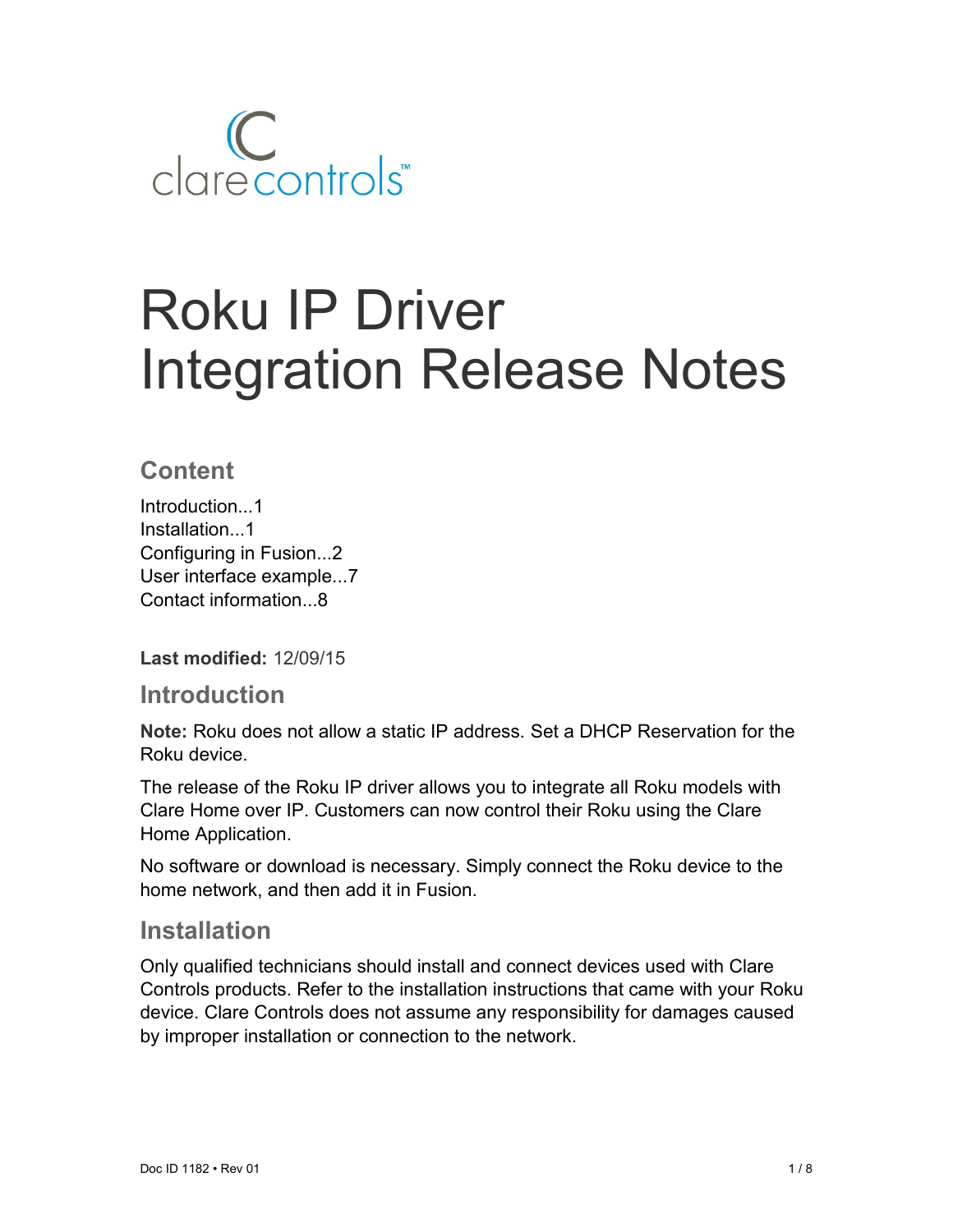#### **To set the DHCP Reservation:**

- 1. Obtain the Roku's IP address.
- 2. Set the DHCP reservation in the router.

**Note:** Refer to the instructions that came with your router. This process varies by model.

## **Configuring in Fusion**

Configure Roku in Fusion to enable use with Clare Home.

#### **To add the Roku:**

- 1. Access your project in Fusion.
- 2. Click the **Devices** tab, and then click the **New Device** button  $\bullet$ . The Select Template dialog displays.



3. Browse to **Roku**.

**Entertainment IP Devices** > **Media Streamers** > **Roku Streaming Media Player – All Models**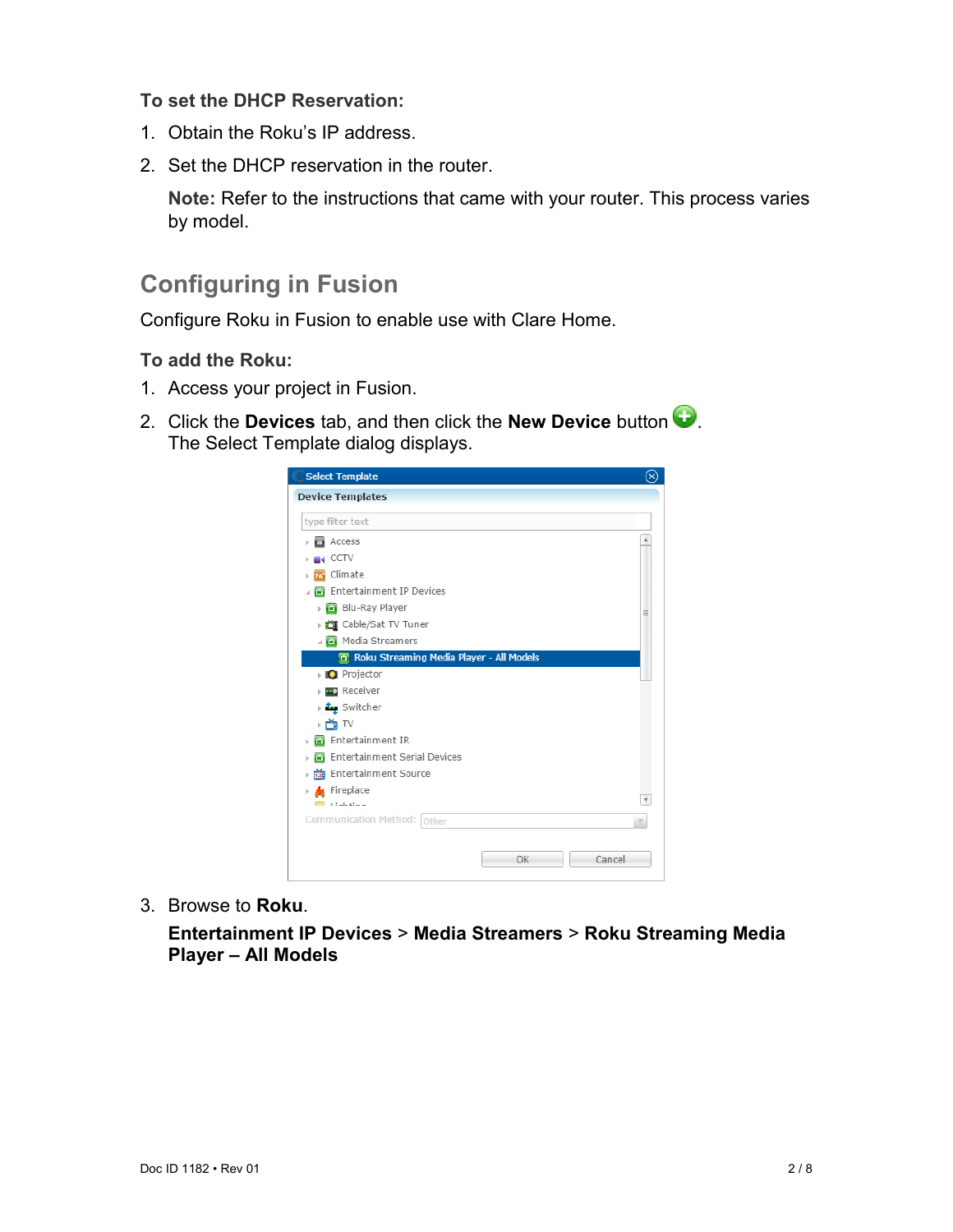4. Click **OK**, the **Details** tab displays, enter a name and notes for the Roku.

|                        | <b>E</b> *Roku Streaming Media Player - All Models (device)<br>$\boxtimes$                | $=$ $F$ |
|------------------------|-------------------------------------------------------------------------------------------|---------|
|                        | 圖 路                                                                                       | 5       |
| Details Configure Test |                                                                                           |         |
| Icon:                  |                                                                                           |         |
| Name:                  | Roku Streaming Media Player - All Models Models (device)                                  |         |
| Manufacturer:          | Roku                                                                                      |         |
| Model Number:          | All Models                                                                                |         |
|                        | Master Template: Roku Streaming Media Player - All Models Models Change Device Template   |         |
| Types:                 | Media Streamers                                                                           |         |
| Notes:                 | *Roku does not Static IP Address to be set on the device<br>*DHCP Reservation is required |         |
| Version:               | 1.0.0                                                                                     |         |
| <b>Last Modified</b>   | 2015/08/28 13:38                                                                          |         |
|                        |                                                                                           |         |

5. Click the **Configure** tab.

| <b>E</b> *Roku Streaming Media Player - All Models (device) |               | $\mathbb{Z}$ | $=$ $F$                                                                    |
|-------------------------------------------------------------|---------------|--------------|----------------------------------------------------------------------------|
|                                                             |               |              | 日图三<br>$\overline{\bullet}$                                                |
| Details Configure Test                                      |               |              |                                                                            |
| <b>Configuration Properties</b>                             |               |              | $\sqrt{a}$<br>$\triangle$                                                  |
| Name                                                        | Value         | Mandatory    | Description                                                                |
| ⊿ General                                                   |               |              |                                                                            |
| <b>Network Address</b>                                      | 172.30.100.28 | no           | This is a device configuration property used by ALL HDM adapters that nee  |
| Network Port                                                | 8060          | no           | This is a device configuration property used by ALL HDM adapters that need |
| Raw Command<br>b.                                           |               |              |                                                                            |

- 6. Enter the Roku's IP Address in the **Network Address** field, and then verify that the network port is set to 8060.
- 7. Click the **Save** button **R**, and then create a service the Roku in Fusion.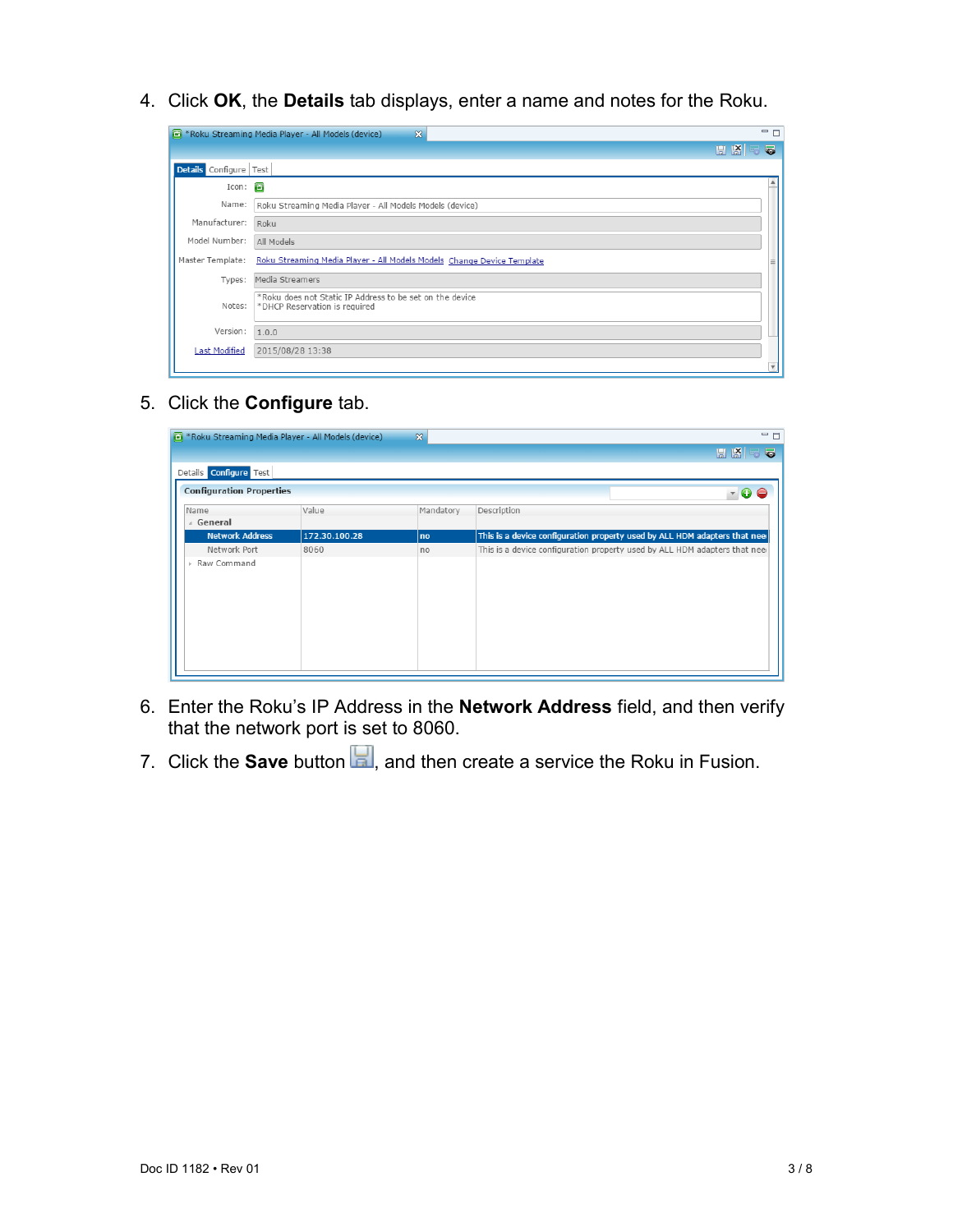**To create a service for the Roku device:** 

1. Click the **Services** tab, and then click the **New Service Instance** button . The New Service Instance dialog displays.

|            | <b>RE</b> New Service Instance                                           |                    |                  | $\circledR$            |
|------------|--------------------------------------------------------------------------|--------------------|------------------|------------------------|
|            | <b>Service</b> Devices Scenes                                            |                    |                  |                        |
| Name: Roku |                                                                          | Area: Game Room    |                  | $\overline{\mathbf v}$ |
|            |                                                                          |                    |                  |                        |
| Notes:     |                                                                          |                    |                  |                        |
|            |                                                                          |                    |                  |                        |
|            | Service Definition:                                                      | Service RF Code: 4 |                  |                        |
|            | type filter text                                                         |                    |                  |                        |
|            | Camera Viewer Service v2.0.0                                             |                    |                  | ▲                      |
|            | Contact Closure Service (Momentary Open-Close-Stop Service) v1.0.0       |                    |                  |                        |
| H          | Contact Closure Service (Momentary Open-Close-Stop With Feedback) v1.0.0 |                    |                  |                        |
| n          | Contact Closure Service (Momentary with Feedback) v1.0.0                 |                    |                  |                        |
| H          | Contact Closure Service (Momentary) v1.0.0                               |                    |                  |                        |
| H          | Contact Closure Service (Toggle with Feedback) v1.0.0                    |                    |                  |                        |
| H          | Contact Closure Service (Toggle) v1.0.0                                  |                    |                  |                        |
| Ω          | Distributed Audio Service v2.0.1                                         |                    |                  |                        |
| H          | Door Entry Service v1.0.0                                                |                    |                  |                        |
| க          | Door Lock Service v1.0.0                                                 |                    |                  |                        |
| 賽          | <b>Entertainment Service v2.0.0</b>                                      |                    |                  |                        |
| 細          | Fireplace Service v1.0.0                                                 |                    |                  |                        |
| H          | Garage Service v1.0.0                                                    |                    |                  |                        |
| Ħ.         | Gate Service v1.0.0                                                      |                    |                  |                        |
|            | AA Intrusion Partition Service v1.1.0                                    |                    |                  |                        |
|            | Lighting Dimmer Service v1.0.0                                           |                    |                  |                        |
|            | <b>Call Lighting Voyand Corvice v4 0 0</b>                               |                    |                  | $\overline{\mathbf v}$ |
|            | App Module: Entertainment11                                              |                    |                  |                        |
|            |                                                                          |                    | $<$ Back<br>Next | Finish<br>Cancel       |

- 2. Enter the name of the service in the **Name** field, select the area, and then click **Entertainment Service**.
- 3. Click **Next** to display the **Devices** tab.

| 宽 New Service Instance                                                                                                                     |                                                                                                   |                                                                                                                                                   | $^{\circledR}$ |
|--------------------------------------------------------------------------------------------------------------------------------------------|---------------------------------------------------------------------------------------------------|---------------------------------------------------------------------------------------------------------------------------------------------------|----------------|
| Service Devices Scenes                                                                                                                     |                                                                                                   |                                                                                                                                                   |                |
| $\bigcirc$ Selected (2) $\bigcirc$ All<br>Compatible<br>兼<br>type filter text<br>Game Room<br><b>The Roku Streaming Media Player - All</b> | Req. △ Control Point<br>Volume Device<br>Audio On/Off<br>Display On/Off<br>Source Channel Buttons | Value<br>SharpTV's - $2011+$<br>SharpTV's - $2011+$<br>SharpTV's - $2011+$<br>SharpTV's - $2011+$                                                 | Use            |
| SharpTV's - 2011+                                                                                                                          | Source Digit Keypad Buttons<br>Source Function Key Buttons<br>Source On/Off                       | SharpTV's - $2011+$<br>SharpTV's - $2011+$<br>Source Menu Navigation Buttons Roku Streaming Media Player - All Models Models<br>SharpTV's - 2011+ |                |
| Þ.<br><b>III</b> and the second<br>41                                                                                                      | Source Playback Buttons                                                                           | Roku Streaming Media Player - All Models Models                                                                                                   |                |
|                                                                                                                                            |                                                                                                   | Next><br>$<$ Back<br>Cancel                                                                                                                       | Finish         |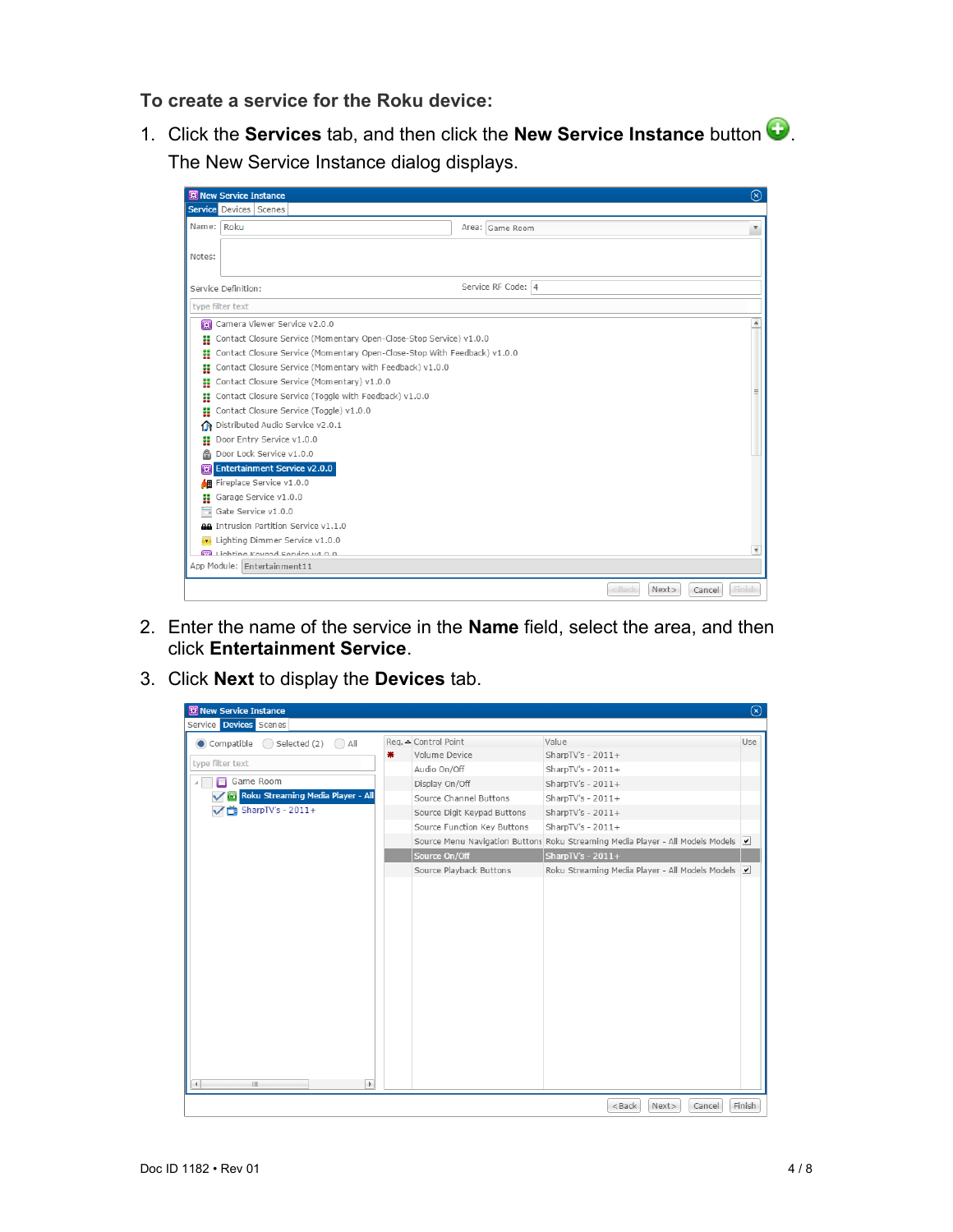- 4. In the left panel, select the devices you want to use in the service.
- 5. In the right panel, set the values for each control point.

Click the **Value** field to view the drop-down menu, and then select the device.

6. Click **Next** to display the **Scenes** tab.

| <b>RE</b> Edit Service Instance |          |           | $^{\circledR}$  |
|---------------------------------|----------|-----------|-----------------|
| Service Devices Scenes          |          |           |                 |
| ▼ Start Sequence                |          |           |                 |
| Uses Scene:                     |          |           |                 |
| Create new Scene:               |          |           | $\bullet$<br>⊝  |
| Device                          | Function | Operation | Delay (sec)     |
| <b>v</b> Stop Sequence          |          |           |                 |
| Uses Scene:                     |          |           | ×               |
|                                 |          |           |                 |
| Create new Scene:<br>O)         |          |           | 0<br>舎          |
| Device                          | Function | Operation | Delay (sec)     |
|                                 |          |           |                 |
|                                 |          |           |                 |
|                                 |          | $<$ Back  | Next><br>Cancel |

**To configure the scene:** 

1. In the **Start Sequence** field, select **Create New Scene**, and then click the **New Device Operation** button

| 图 Edit Service Instance |          |           | $(\mathsf{x})$              |
|-------------------------|----------|-----------|-----------------------------|
| Service Devices Scenes  |          |           |                             |
| ▼ Start Sequence        |          |           |                             |
| Uses Scene:             |          |           | <b>New Device Operation</b> |
| Create new Scene:       |          |           |                             |
| Device                  | Function | Operation | Delay (se                   |
|                         |          |           |                             |
|                         |          |           |                             |

2. Configure the Device, Function, and Operation drop-down menus with the following values.

**Device:** Select the Roku device.

**Function:** Select the desired function for the Roku – for example, Menu Navigation.

**Operation:** The desired function state – for example, Title Menu.

| <b>RE New Service Instance</b>                           |          |               | $\circledR$ |
|----------------------------------------------------------|----------|---------------|-------------|
| Service Devices Scenes                                   |          |               |             |
| ▼ Start Sequence                                         |          |               |             |
| Uses Scene:                                              |          |               |             |
| Create new Scene:                                        |          |               |             |
| Device                                                   | Function | Operation     | Delay (sec) |
| Roku Streaming Media Player - All Models Menu Navigation |          | Title Menu () | 0.00        |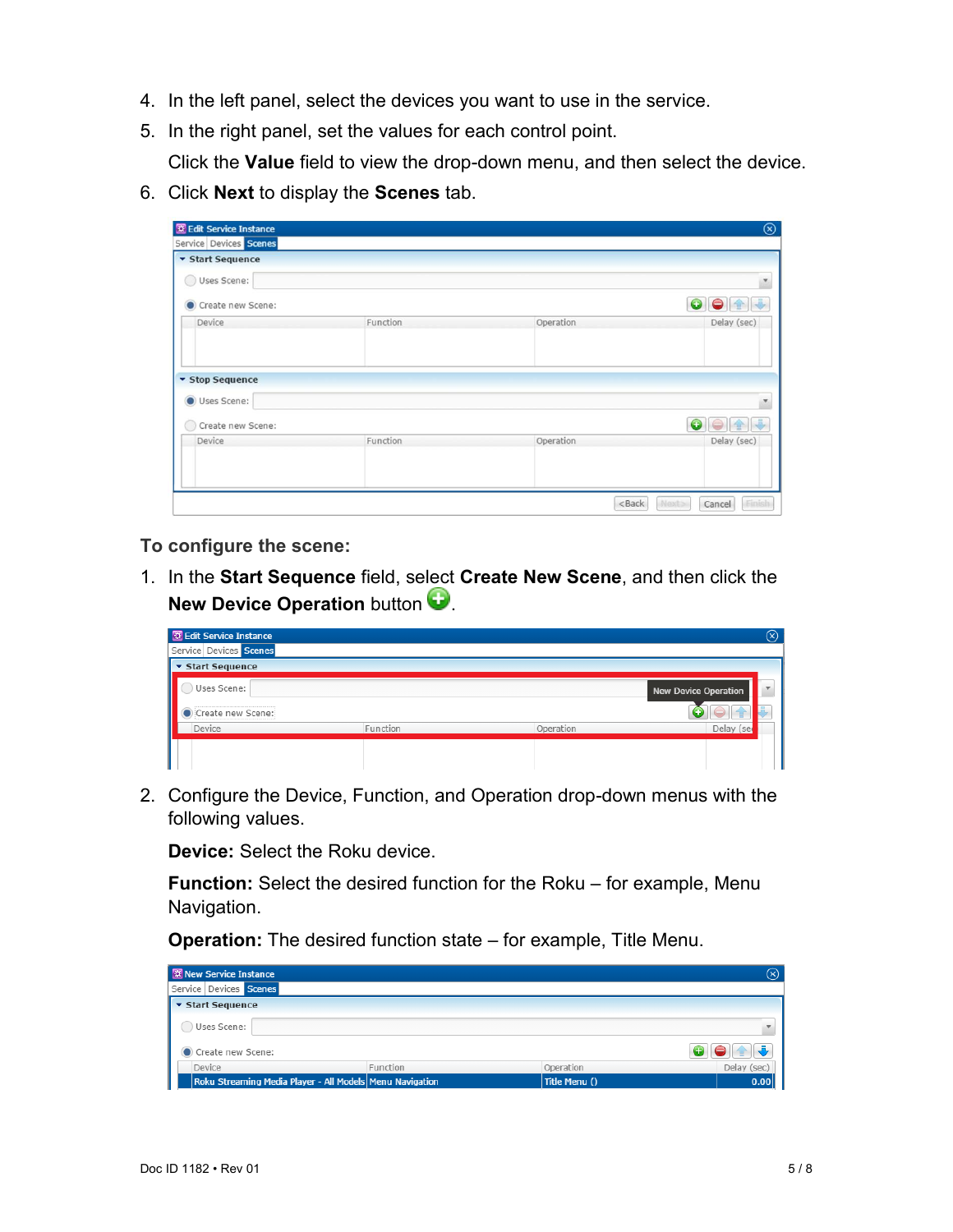- 3. Repeat steps 1 and 2 for each device.
- 4. Select the **Stop Sequence** field, select **Create New Scene**, and then click the **New Device Operation** button

| <b>BE</b> Edit Service Instance |          |           | $\circledast$                                            |
|---------------------------------|----------|-----------|----------------------------------------------------------|
| Service Devices Scenes          |          |           |                                                          |
| <b>Start Sequence</b>           |          |           |                                                          |
| <b>Stop Sequence</b><br>lv.     |          |           |                                                          |
| Uses Scene:                     |          |           | $\boldsymbol{\mathrm{v}}$<br><b>New Device Operation</b> |
| Create new Scene:               |          |           |                                                          |
| Device                          | Function | Operation | Delay (sec)                                              |
|                                 |          |           |                                                          |

5. Configure the Device, Function, and Operation drop-down menus with the desired values.

| $\circledR$<br><b>R</b> New Service Instance             |          |                   |                         |  |  |
|----------------------------------------------------------|----------|-------------------|-------------------------|--|--|
| Service Devices Scenes                                   |          |                   |                         |  |  |
| ▼ Start Sequence                                         |          |                   |                         |  |  |
| Uses Scene:<br>$( \ )$                                   |          |                   | $\overline{\mathbf{v}}$ |  |  |
| Create new Scene:                                        |          |                   | $\bullet\bullet$        |  |  |
| Device                                                   | Function | Operation         | Delay (sec)             |  |  |
| Roku Streaming Media Player - All Models Menu Navigation |          | Title Menu ()     | 0.00                    |  |  |
| SharpTV's - $2011+$                                      | Switch   | Turn On ()        | 0.00                    |  |  |
| ▼ Stop Sequence                                          |          |                   |                         |  |  |
| Uses Scene:<br>$( \ )$                                   |          |                   |                         |  |  |
| Create new Scene:                                        |          |                   | $\bullet\bullet$        |  |  |
| Device                                                   | Function | Operation         | Delay (sec)             |  |  |
| SharpTV's - $2011+$                                      | Switch   | Turn Off ()       | 0.00                    |  |  |
|                                                          |          | $<$ Back<br>Next> | Finish<br>Cancel        |  |  |

- 6. Repeat steps 4 and 5 for each device.
- 7. Click **Finish**.
- 8. Deploy your project.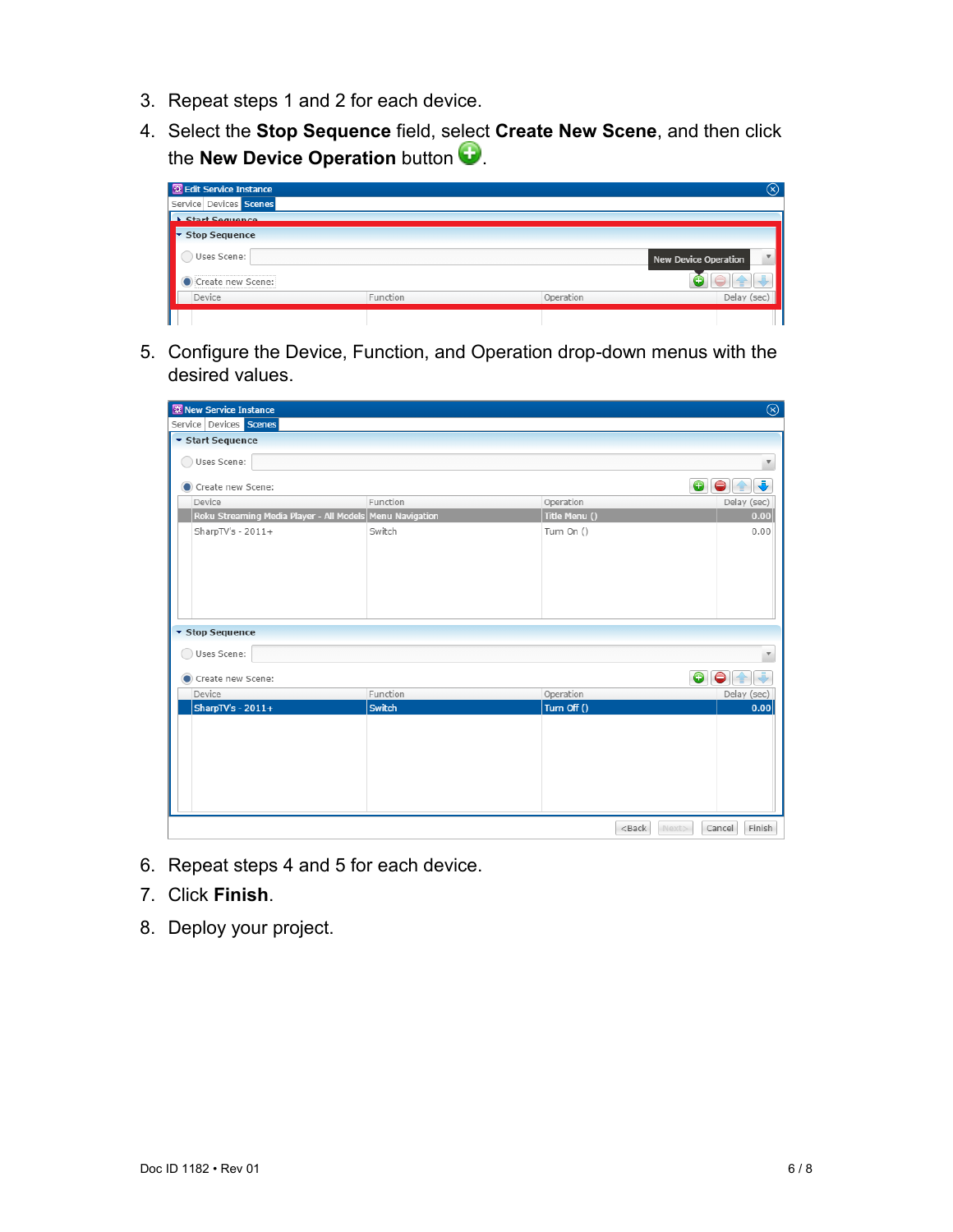# **User interface example**

Once you have configured and deployed your project, access the entertainment service created for the projector.

**To access the service in the Clare Controls App:** 

- 1. Tap  $\mathbb C$  to run the app, and then select your user space.
- 2. Tap  $\bullet$  to view the inventory page.
- 3. Tap **Entertainment**.



4. Tap the area that you want to access – for example, Game Room.

 $-$  or  $-$ 

Tap  $\bigodot$  to add the area to your space. Return to your space and tap  $\bigodot$  to access the service.

**Note:** We only recommend adding the service to your space if the service is regularly used.



5. The area displays.